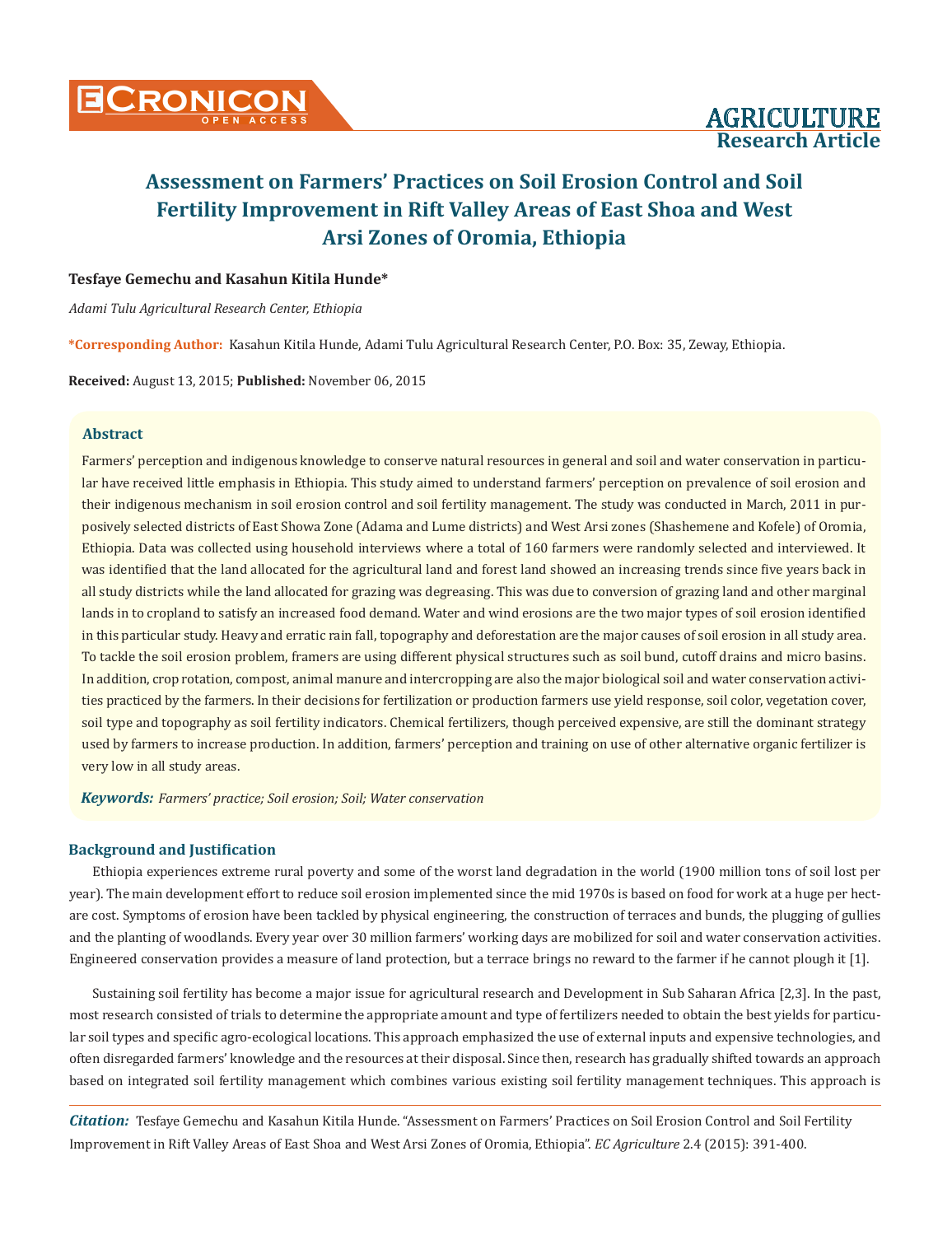based on a thorough scientific understanding of the underlying biological processes of integrated soil fertility management and aims to promote options that make the best use of locally available inputs, and that are tailored to suit local agro-ecological conditions, and farmers' resources and interests [3].

Besides, many of the projects sponsored both by the government and the WFP were also criticized for putting emphasis only on mechanical conservation measures, most of which were alien to the farmers. The farmers were virtually considered ignorant of soil and water conservation practices and were excluded from the planning, commenting on and implementation of these conservation measures [4]. Decisions on which types of conservation measures to use and where to place them were not made by the farmers concerned (top down approach), and only rare attempts were made to include indigenous experience and knowledge. Although the achievements were remarkable in quantitative terms, the impacts of these efforts were far below the expectations and land degradation continued to be a serious problem [5].

Farmers' decisions to conserve natural resources in general, and soil and water in particular are largely determined by their knowledge of the problems and perceived benefits of conservation (Amsalu and Graff, 2007) [4]. In Ethiopia, however, farmer perceptions of soil erosion and soil fertility management problems and farmers conservation practices have received little emphasis either in status analysis or use in conservation planning. This study will help to understand perceptions of farmers and prevalence of soil erosion, identifying the dominant soil erosion types and farmers' soil erosion control mechanisms, identifying soil fertility management practices in the area, and problems and opportunities of both erosion and fertility management of soils to device future research directions for the benefits of farmers.

#### **Objectives of the study**

- 1. To identify farmers' soil erosion control mechanisms in central rift valley areas,
- 2. To identify the dominant soil erosion types in central rift valley areas,
- 3. To know farmers' perceptions on identification and classification of soil erosion types and ways of erosion control mechanisms and
- 4. To assess soil fertility management practices in the central rift valley areas.

#### **Rationale of the study**

Erosion removes top-soils, reduces levels of soil organic matter, and leads to breakdown of soil structure. In soils having restrictions to root growth, erosion decreases rooting depth, which in turn decreases amount of water, air, and nutrients available to plants. Erosion removes surface soil, which often has the highest biological activity and greatest amount of soil organic matter, and causes loss in nutrients. It often creates less favorable environment for plant growth. Nutrients removed by erosion are no longer available to support plant growth onsite, but can be accumulated in water where such problems as algal blooms and Lake Eutrophication may occur. Deposition of eroded materials can obstruct roadways and fill drainage channels. Sediments can damage fish habitat and degrade water quality in streams, rivers, and lakes. Blowing dust can affect human health and create public safety hazards [6]. Rift Valley of Oromia is home for human-being, many different birds, fish and other living things. The ecology includes different lakes, national parks, towns, conventional and irrigation farm lands, grazing land, settlement area, flower industry, escarpments following the valley, etc. Beyond these factors, the soils of the area are made from volcanic, and osols. These soils are more susceptible to erosion than any other type of soils in the region. Hence, assessing the severity level of erosion in the study area is very crucial to address priority areas and future research plan.

### **Materials and Method**

#### **Descriptions of the Study area**

The study was conducted in purposively selected districts of East Showa (Adama and Lume districts) and West Arsi zones (Shashemene and Kofole districts) of the central rift valley of Oromia, Ethiopia. Adama and Lume districts are found in lowland areas of similar agro climate that are characterized by agro pastoral farming system. On the other hand, Shashemene and kofole represent the highland and mid altitude agro climate that are also characterized by mixed or agro pastoral farming system.

*Citation:* Tesfaye Gemechu and Kasahun Kitila Hunde. "Assessment on Farmers' Practices on Soil Erosion Control and Soil Fertility Improvement in Rift Valley Areas of East Shoa and West Arsi Zones of Oromia, Ethiopia". *EC Agriculture* 2.4 (2015): 391-400.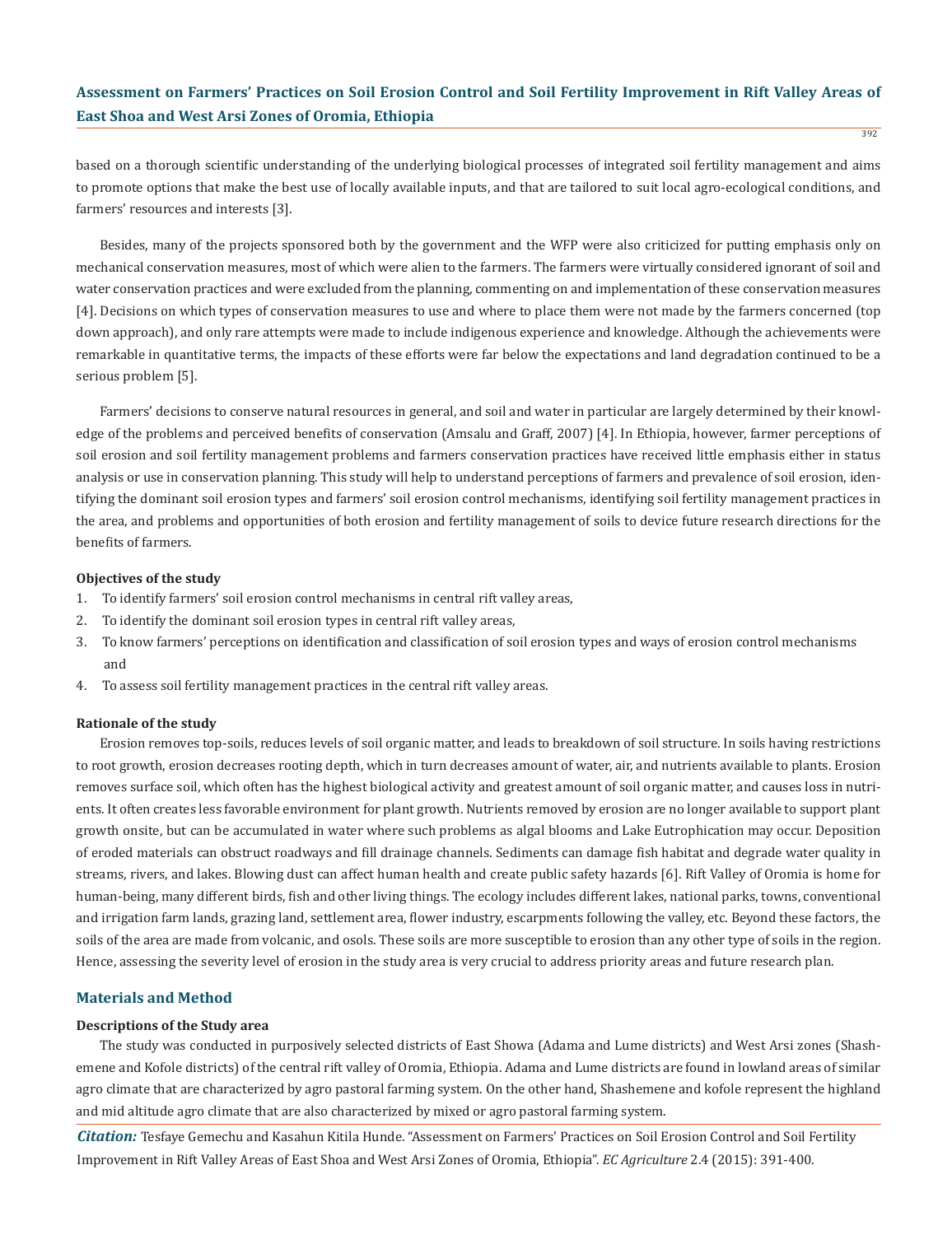#### **Methods of data collection**

Field research on the assessment of soil erosion problem, farmer's response against soil erosion problem and soil fertility management strategy was carried out using both informal and formal survey methods. All the necessary data required for the study were gathered through a farm household survey. At the beginning stage of the survey, focus group discussion was undertaken with a representative sample of farmers in order to know the general agricultural, social and economic situation of the population of the study area. Also informal meetings with key informants (farmers, experts and development agents) were held to get in-depth knowledge about the area and to pretest the questionnaire. In addition to the informal meeting, transect walks across the village were conducted in order to obtain all the necessary physical information and determine the questions that need to be included in the survey. Generally four (4) Kebeles (1) were selected from each district depending on severity of soil erosion problem of in the area. For the detailed personal interviews, a random sampling technique was used to select 10 farmers from each Kebele. Therefore, 40 farmers were interviewed in each district making it a total of 160 respondents in all districts.

#### **Data Analysis**

Finally the data acquired were analyzed using descriptive statistics techniques and cross tabulation with the Statistical Package for Social Sciences (SPSS)-V20 software. In addition, MS-Excel was used to generate graphs.

# **Result and Discussions**

### **Trends of land owned by farmers in the selected districts**

 The change in the land allocated for arable or crop land, grazing land and forest was assessed through the individual interviews of each selected household. The aim is to see the relationship between the change in land size and farmers perception in soil and water conservation activities. This is also important to judge the effect of current raise in population size on land use change that consequently resulted in land degradations.

The land allocated for the agricultural land (crop land) since five years back showed an increasing trend in all study districts. The average land allocated for crop production was increased from 1.32 ha to 2.10 ha in Adama, from 0.90 ha to 1.39 in Kofele, from 1.56 to 2.6 ha in Lume and from 1.08 ha to 1.26 ha in Shashemene districts (Figure 1). This is may be due to an increased the population growth that forces the farmers to add more agricultural land to maximize the food demand. On the contrary, the change in the land allocated for grazing showed a decreasing trend since five years back in all selected districts. The average land allocated for grazing was decreased from 0.5 ha to 0.13 ha in Adama, from 0.25 ha to 0.12 ha in Kofele, from 0.5 ha to 0.15 ha in Lume and from 0.25 ha to 0.13 ha in Shashemene districts (Figure 1). This is mainly due to the conversion of previous grazing land to agricultural land to satisfy the food demands of the current increased population size.





1 Kebele is the last administrative structure Ethiopian government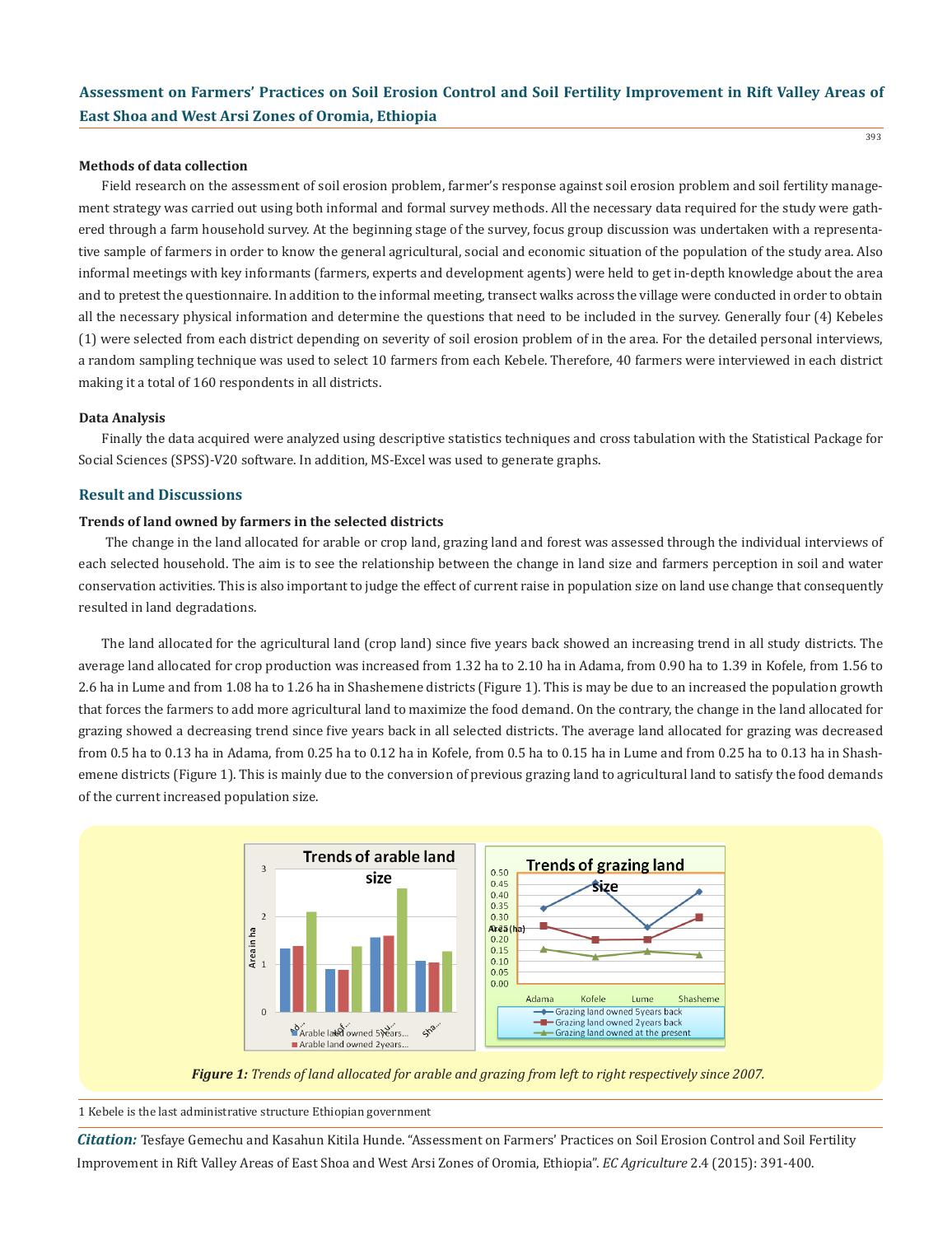394

On the other hand, the change in the land allocated for forest or plantation showed an increasing trend in all selected districts since five years back. The average land allocated for plantation or forest was increased from 0.0625 ha to 0.0681 ha in Adama, from 0.15 ha to 0.17 ha in Kofele, from 0.022 ha to 0.10 ha in Lume and from 0.0078 ha to 0.0141 ha in Shashemene districts (Figure 2).



This is mainly due to the current government agenda that encouraged farmers in a forestation and reforestation of degraded land especially since Ethiopian millennium (2008 B.C), farmer's awareness on environmental protection through a forestation of marginal land was increasing.

It was identified that in Ethiopia in general and in Oromia region in particular, where the study conducted, human population showed an increasing trend since 2007. According to the report by the Ethiopian statistical agency's population census conducted in 2007, human population is increasing with the rate of 2.9% annually in all study districts (Table 1).

| <b>Districts</b> | <b>Human Population size</b> |           |           |  |  |  |  |  |
|------------------|------------------------------|-----------|-----------|--|--|--|--|--|
|                  | 2007                         | 2010      | 2012      |  |  |  |  |  |
| Adama            | 155000                       | 168879.85 | 178816.9  |  |  |  |  |  |
| Kofole           | 179508                       | 195582.47 | 207090.74 |  |  |  |  |  |
| Lume             | 116501                       | 126933.36 | 134402.25 |  |  |  |  |  |
| Shashemene       | 102062                       | 111201.39 | 117744.59 |  |  |  |  |  |

*Table 1: Trends of human population size since 2007.*

The increased in population size is believed to be the main driver for the change in the size of land use and land use types. This also strongly agreed and justified by the previous studies done by Dubale (2004) [7]. According to this study, population size is strongly positively correlated with the land size. In this case, increased in population size in rural areas increase the food demand that become threat to sustainable land management. In order to meet the current increased food demand, farmers are forced to cultivate soils that were previously under grazing and forest cover causing deforestation and consequently environmental degradations. The study added, at present there is more cultivated land in different parts of the country in comparison to the amount cultivated 10 years ago.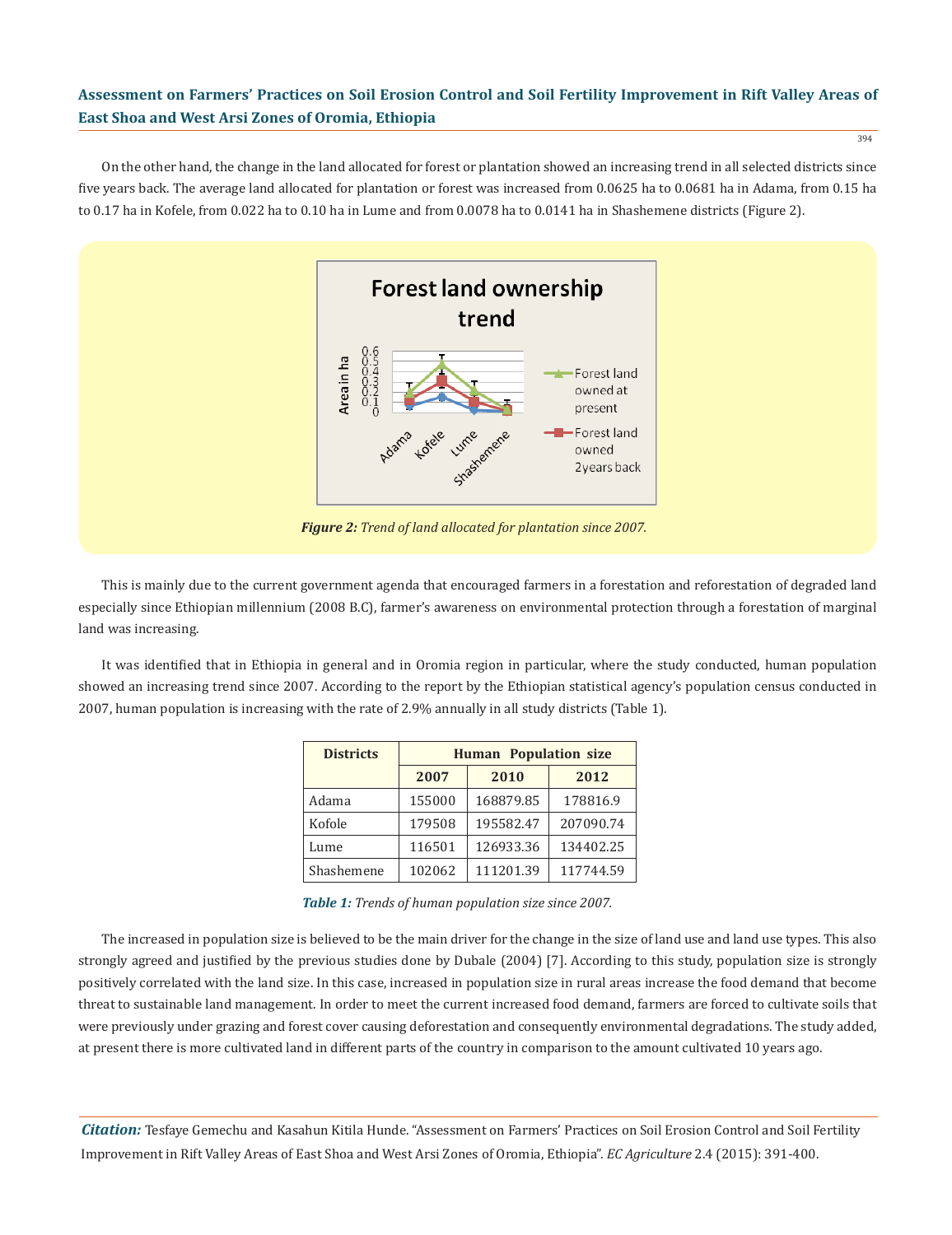#### **Types of soil erosion**

Water and wind erosions are the two major types of soil erosion identified in this particular study. This study showed that water erosion is the major problem at all study areas. It is more sever in highland districts of kofele and Shashemene where 90% and 77.5% of the farmers respectively are affected by the water erosion problem (Table 2). The water erosion problem is relatively higher in these districts mainly due to their higher annual rain fall followed by steep topography of the districts as compared with the lowland districts (Lume and Adama). Wind erosion is another source of erosion problem identified in this study though the problem is relatively lower as compared with water erosion.

It was identified that wind erosion is common problem for the districts in the low land areas like in Adama and Lume where it accounts 2.5% for both. Estimates indicate that 25% of the highland is highly affected by soil erosion due to water where average annual soil loss is 42 t/ha a year [8].

The study by Tadesse and Belay, 2004 also indicated that, though land provides a means of livelihoods for the majority of the population in Ethiopia, land resources are facing increasing degradation mainly due to water erosion in the form of sheet and rill erosion that has made it difficult to attain food self sufficiency at a national level. The "Global Assessment of Human induced Soil Degradation" (GLASOD) under the United Nations Environment Program [9] states that about one-sixth of the earth's terrestrial surface, including one-third of its agricultural land, is already affected by human-induced soil degradation such as water erosion, wind erosion, chemical and physical degradation. According to Oldeman., *et al*. (1999) [9], in Africa 46% of all human-induced soil degradation resulted due to soil erosion by water, and 28% from wind erosion (Table 3).

| <b>Type of soil erosion</b> | <b>Frequency</b> | <b>Districts</b> |               |          |                   |  |  |  |
|-----------------------------|------------------|------------------|---------------|----------|-------------------|--|--|--|
|                             |                  | <b>Adama</b>     | <b>Kofele</b> | Lume     | <b>Shashemene</b> |  |  |  |
| Water erosion               | Count $(\% )$    | 28 (70)          | 36(90)        | 31(77.5) | 31 (77.5)         |  |  |  |
| Wind erosion                | Count $(\%)$     | 1(2.5)           | 0.0(0)        | 1(2.5)   | 1(2.5)            |  |  |  |
| Both                        | Count $(\% )$    | 8(20)            | 1(2.5)        | 4(10)    | 2(5)              |  |  |  |
| No erosion                  | Count $(\% )$    | 3(7.5)           | 3(7.5)        | 4(10)    | 6(15)             |  |  |  |

*Table 2: Major source of soil erosion in the study area (Number of respondents (N) = 40 for each district).*

|                           | World | <b>Europe</b> | <b>N&amp;C</b><br>America | South<br>America asia | Austral- | Asia | <b>Africa</b> |
|---------------------------|-------|---------------|---------------------------|-----------------------|----------|------|---------------|
| <b>Processes</b>          |       |               |                           |                       |          |      |               |
| Erosion<br>by water       | 55.6  | 52.3          | 67.0                      | 50.6                  | 81.0     | 58.0 | 46.0          |
| Erosion<br>by wind        | 27.9  | 19.3          | 25.0                      | 17.2                  | 16.0     | 30.0 | 38.0          |
| Chemical<br>deterioration | 12.2  | 11.8          | 4.0                       | 28.8                  | 1.0      | 10.0 | 12.0          |
| Physical<br>deterioration | 4.2   | 16.6          | 4.0                       | 3.4                   | 2.0      | 2.0  | 4.0           |

*Table 3: Soil degradation processes contributing to continental and global soil degradation (%). Source: GLASOD by UNEP, 1999.*

*Citation:* Tesfaye Gemechu and Kasahun Kitila Hunde. "Assessment on Farmers' Practices on Soil Erosion Control and Soil Fertility Improvement in Rift Valley Areas of East Shoa and West Arsi Zones of Oromia, Ethiopia". *EC Agriculture* 2.4 (2015): 391-400.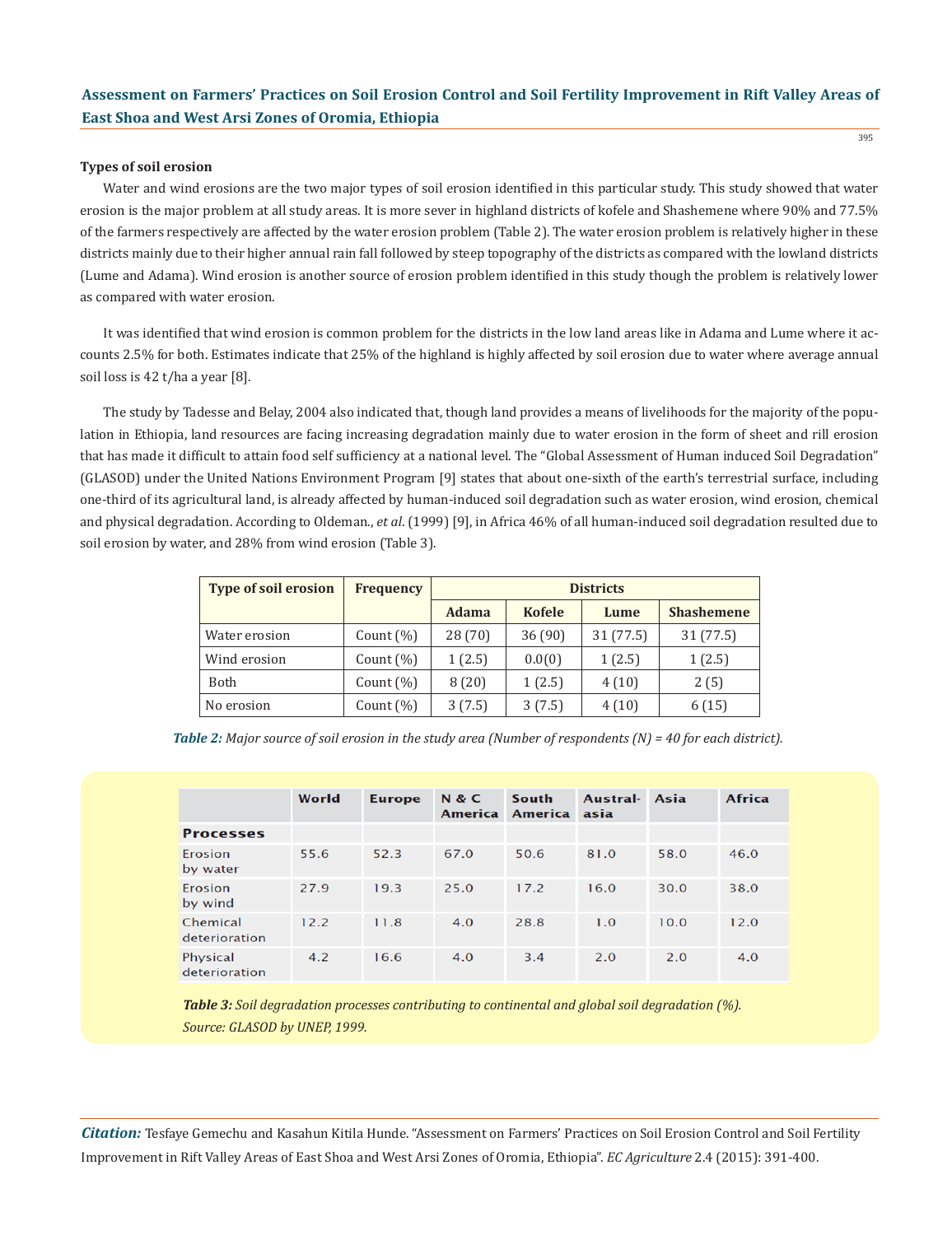#### **Major Causes of Soil Erosion**

Soil degradation is one of the major environmental problems in Ethiopia, which manifests itself mainly in the form of land on which the soil layer has been eroded away and nutrients have been continuously extracted with little or no any replenishment. Major causes of soil erosion in this particular study area were identified. Accordingly, deforestation or land degradation, heavy rainfall, steep slopes, diversion from the upper catchment and soil characteristics are some of the causes for the soil erosion problem. The magnitude of the causes varies between the districts (Table 4).

Deforestation and heavy rainfall are the two major causes of soil erosion in Adama, Lume and Shashemene districts. Topography or steep slope and heavy rainfall are the other major causes of soil erosion in Kofele district. Previous study by Hurni, 1988, [8] suggested that, soil erosion is not a new phenomenon in Ethiopia rather it is a process as old as the history of agriculture in the country. This process has been accelerated by population growth that has brought with it more deforestation. With the increase of population pressure, development of agricultural production involves an increased risk of land degradation through deforestation and expansion to new marginal lands that are often fragile and susceptible to erosion. The process of erosion is further aggravated by the intensity of the rainfall and topography where 70% of the highlands having slopes in excess of 30% that favor severe soil erosion once the vegetation is reduced (Gronvall, 1995).

| <b>Major causes of</b> | <b>Frequency</b> | <b>Districts</b> |               |           |                   |  |  |
|------------------------|------------------|------------------|---------------|-----------|-------------------|--|--|
| soil erosion           |                  | <b>Adama</b>     | <b>Kofele</b> | Lume      | <b>Shashemene</b> |  |  |
| Deforestation          | Count $(\%)$     | 24(60)           | 22(55)        | 23(57.5)  | 23(57.5)          |  |  |
| Steep slope            | Count $(\%)$     | 33 (82.5)        | 37 (92.5)     | 34(85)    | 32 (80)           |  |  |
| Heavy rainfall         | Count $(\%)$     | 32 (80)          | 36(90)        | 31 (77.5) | 32 (80)           |  |  |
| Diversion              | Count $(\% )$    | 26(65)           | 24(60)        | 29 (72.5) | 31 (77.5)         |  |  |
| Soil characteristics   | Count $(\% )$    | 23 (57.5)        | 21(52.5)      | 18(45)    | 23 (57)           |  |  |

*Table 4: Major Causes of soil erosion identified in all study area.*

#### **Severity of erosion**

For these specific study the degree of erosion according to farmers perceptions were grouped as high, medium, low and no erosion. Figure 3 shows that high number of respondents on all districts responded as the degree of erosion on their arable lands as medium. Very high erosion is reported at Kofele which can be associated with high steep slope and high rainfall of the area. High Erosion is reported mainly in both Adama and Kofele. At Adama these high erosion is associated with high slope. A small portion of respondents responded as they don't have erosion problems on their arable land.

#### **Soil and Water Conservation Activities**

Despite the severity of soil erosion problem however, it is only recently that soil and water conservation has received political attention in Ethiopia. Since the 1960s, various conservation strategies have been introduced to enhance agricultural development and rural livelihoods [10]. Recognizing land degradation as a major environmental and socio-economic problem, the government of Ethiopia has made several interventions. As a result, large areas have been covered with terraces, soil bunds, area closures and millions of trees have been planted especially since the Ethiopian millennium (2007).

#### **Physical soil and water conservation measures**

Moisture conservation is the primary purpose of SWC practices in arid and semi-arid areas. In contrast to sub-humid areas, the most important aspect in drier areas is water retention and water storage on cropland. Furthermore, the same technologies help to reduce soil erosion in highland areas where there is heavy rain fall. On sloping high lands, graded contour bunds or terraces reduce runoff velocity and extend the time span for water to infiltrate into the soil system. In addition, it also provides safe drainage during

*Citation:* Tesfaye Gemechu and Kasahun Kitila Hunde. "Assessment on Farmers' Practices on Soil Erosion Control and Soil Fertility Improvement in Rift Valley Areas of East Shoa and West Arsi Zones of Oromia, Ethiopia". *EC Agriculture* 2.4 (2015): 391-400.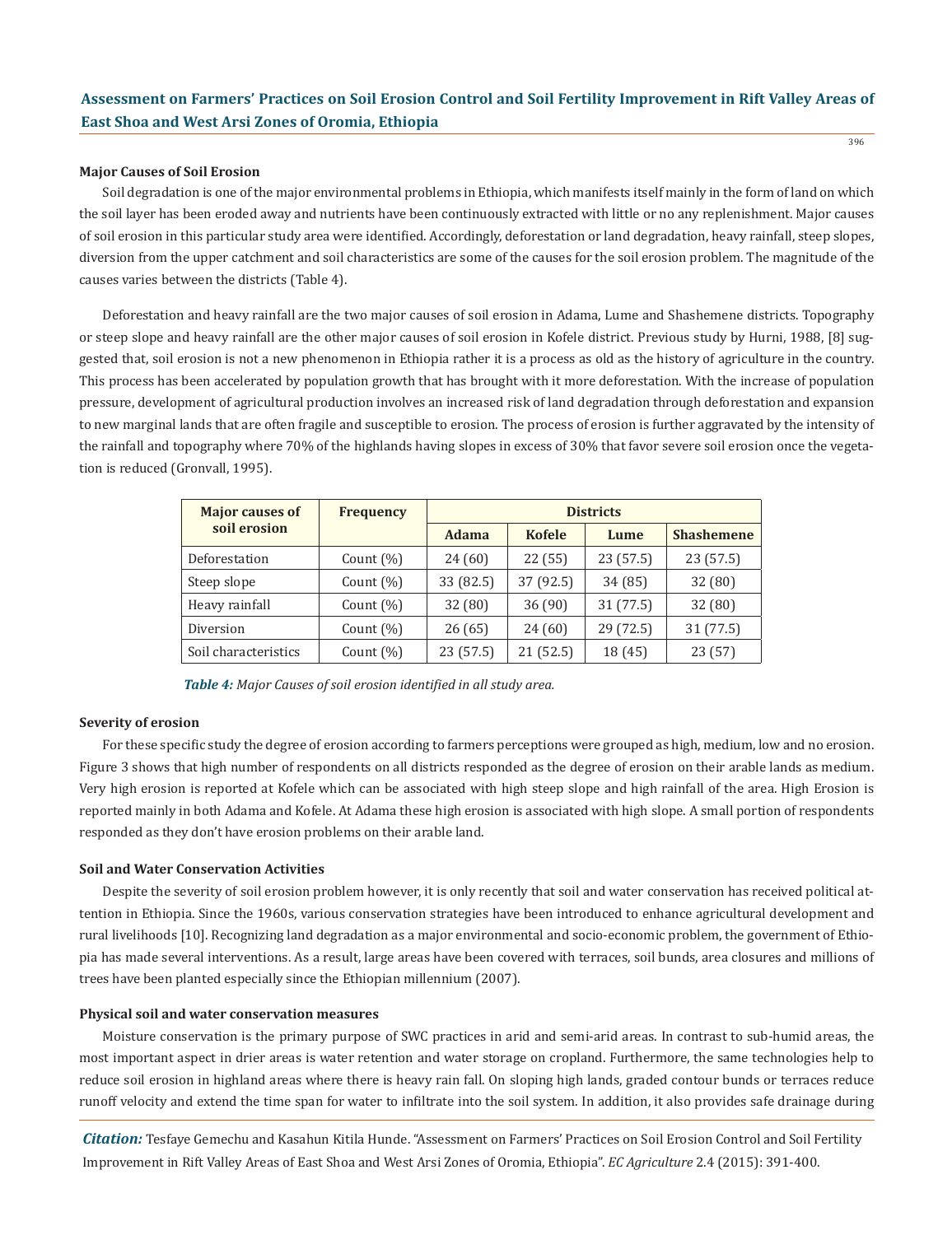397

extreme storms. On flat slopes, level bunds and smaller micro basins are important to increase water infiltration especially in water stressed areas. The study by Bekele and Drake (2003) [11] also indicated that, rain water harvesting on farm lands through construction of variety of physical structures can raise the level of moisture in the soil ensuring better crop growth and crop production.



*Figure 3: Farmers Perception on degree of erosion on their arable land.*

The assessments showed that, Even though the government intension is high, farmers' use of different physical soil and water conservation structures to tackle the soil erosion problems on their land holdings is limited. It was identified that soil bund, cutoff drain and micro basins are the physical soil and water conservation measures used by the farmers. From the total number of respondents on average 23% of the respondents practice cutoff drains followed by Soil bund which is 20% and Micro basin is only practiced by 2.03% of respondents. Micro basin is the least practiced conservation measures (Table 5). Only 3% and 5% of the respondents in Adama and Lume districts respectively have experienced using the micro basin as soil and water conservation measures. Development agents and others, including NGO's and neighboring farmers are the source of information about the use of these physical soil and water conservation measures.

| <b>Type of</b><br>physical SWC | Source of information about SWC in all the<br>districts $(\% )$ |                            |      | Frequency, Farmers practicing the physical SWC in<br>each district (Count (%)) |               |           |                   |
|--------------------------------|-----------------------------------------------------------------|----------------------------|------|--------------------------------------------------------------------------------|---------------|-----------|-------------------|
|                                | DA                                                              | NGO and others<br>No. info |      |                                                                                | <b>Kofele</b> | Lume      | <b>Shashemene</b> |
| Soil bund                      | 41                                                              | 20.5                       | 37.5 | 25(62.5)                                                                       | 2767.5        | 24(70)    | 20(55)            |
| Micro basin                    | 2.5                                                             | 3.4                        | 93.1 | 3(7.5)                                                                         | 2(5)          | 5(12.5)   | 0(0)              |
| Cutoff drains                  | 20                                                              | 31.9                       | 48.1 | 21(52.5)                                                                       | 2562.5        | 31 (77.5) | 25(62.5)          |

*Number of respondents (N) = 40 for each district.*

*Table 5: Major physical soil and water conservation activities practiced by farmer.*

#### **Biological soil and water conservation measures**

Organic fertilizers such as animal manures, green manure, and compost are likely to not only provide plant nutrients but also increase soil organic matter and reduce erosion (Stombaugh and Shearer, 2000). The study by Nyakataw., *et al*. (2000) also found that applications of animal manure promoted good emergence, vigorous growth, and high yields of cotton and helped control erosion in Alabama. The return of plant residues serves a similar purpose and may be especially important in developing countries where little fertilizer is used. Kayuki and Wortmann (2001) suggest that plants from hedgerows and other areas can provide green manure for Ugandan soils and others that contain little organic matter.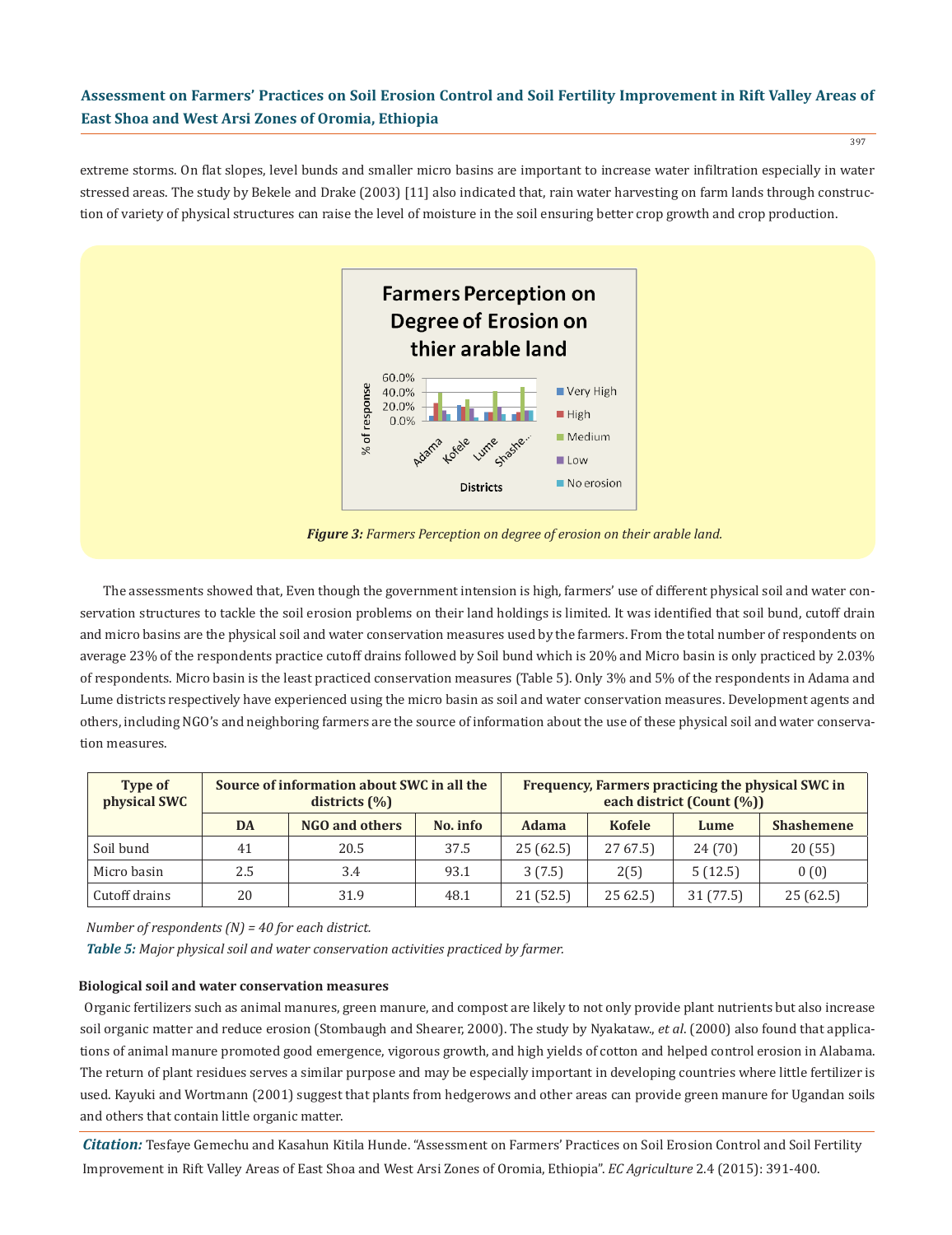In the study about seven different biological soil and water conservation measures that farmers are using are identified. These include; using of compost, animal manure, crop rotation, crop residues, inter cropping, fallowing and live fencing. The biological conservation measures generally aimed to improve soil fertility that consequently helps to reduce soil erosion. About 87% of the respondents depend on animal manure, 94.4% on crop rotation and 54.4 % on life fencing as the major strategy to improve soil fertility in all districts (table 6). On the other hand, compost (44.4%), intercropping (20%) and fallowing (18.8%) are the least soil fertility management strategies practiced by farmers.

| Districts*                    | <b>Frequency</b> | <b>Biological Soil fertility management strategies</b> |                               |                  |                 |                   |                  |                 |  |
|-------------------------------|------------------|--------------------------------------------------------|-------------------------------|------------------|-----------------|-------------------|------------------|-----------------|--|
| <b>District</b>               |                  | <b>Using</b><br>compost                                | <b>Using animal</b><br>manure | Crop<br>rotation | Crop<br>residue | Inter<br>cropping | <b>Fallowing</b> | Live<br>fencing |  |
| Adama                         | Count $(\%)$     | 16(40)                                                 | 31(77.5)                      | 5(12.5)          | 35 (87.5)       | 8(20)             | 0(0)             | 14 (35)         |  |
| Kofele                        | Count $(\%)$     | 12(30)                                                 | 37 (92.5)                     | 40(100)          | 23(57.5)        | 3(7.5)            | 23(57.5)         | 28 (70)         |  |
| Lume                          | Count $(\%)$     | 24(60)                                                 | 35 (87.5)                     | 36(90)           | 11(27.5)        | 10(25)            | 2(5)             | 24(60)          |  |
| Shashemene                    | Count $(\%)$     | 19(47.5)                                               | 36 (90)                       | 40(100)          | 12 (30)         | 11(27.5)          | 5(12.5)          | 21(52.5)        |  |
| Total from all the districts* | Count $(\%)$     | 71(44.4)                                               | 139 (86.9)                    | 151 (94.4)       | 51(31.9)        | 32(20)            | 30(18.8)         | 87 (54.4)       |  |

*Table 6: Major biological soil and water conservation activities practiced by farmers. \*Total number of respondent (N) = 40 for each district.*



### **Farmer's use of chemical fertilizer**

The study shows that chemical fertilizer is perceived to be expensive for more than 92% of the respondents or farmers (Figure 4). However, all the farmers in all study area depend on chemical fertilizers, both UREA and DAP. This is mainly due to lack of any other alternatives that replace the chemical fertilizers. On the other hand, farmers' perception on the importance of compost to increase yield is very low in all districts. Only 22.5%, 12.5%, 12.5 and 15% of the farmers in Adama, Kofole, Lume and Shashemene, respectively responded as compost can increase yield.

### **Indicators of soil fertility status**

Farmers through their life long experiances have their own indicators for classifying the fertility status of soil on their land holdings.These indicators help farmers in their choices for soil fertility improvement techniquies, productions and soil and water conservation [12]. In the study area the major indicators identified are yield response,color, soil type, vegitation cover and topography (Table 7).

*Citation:* Tesfaye Gemechu and Kasahun Kitila Hunde. "Assessment on Farmers' Practices on Soil Erosion Control and Soil Fertility Improvement in Rift Valley Areas of East Shoa and West Arsi Zones of Oromia, Ethiopia". *EC Agriculture* 2.4 (2015): 391-400.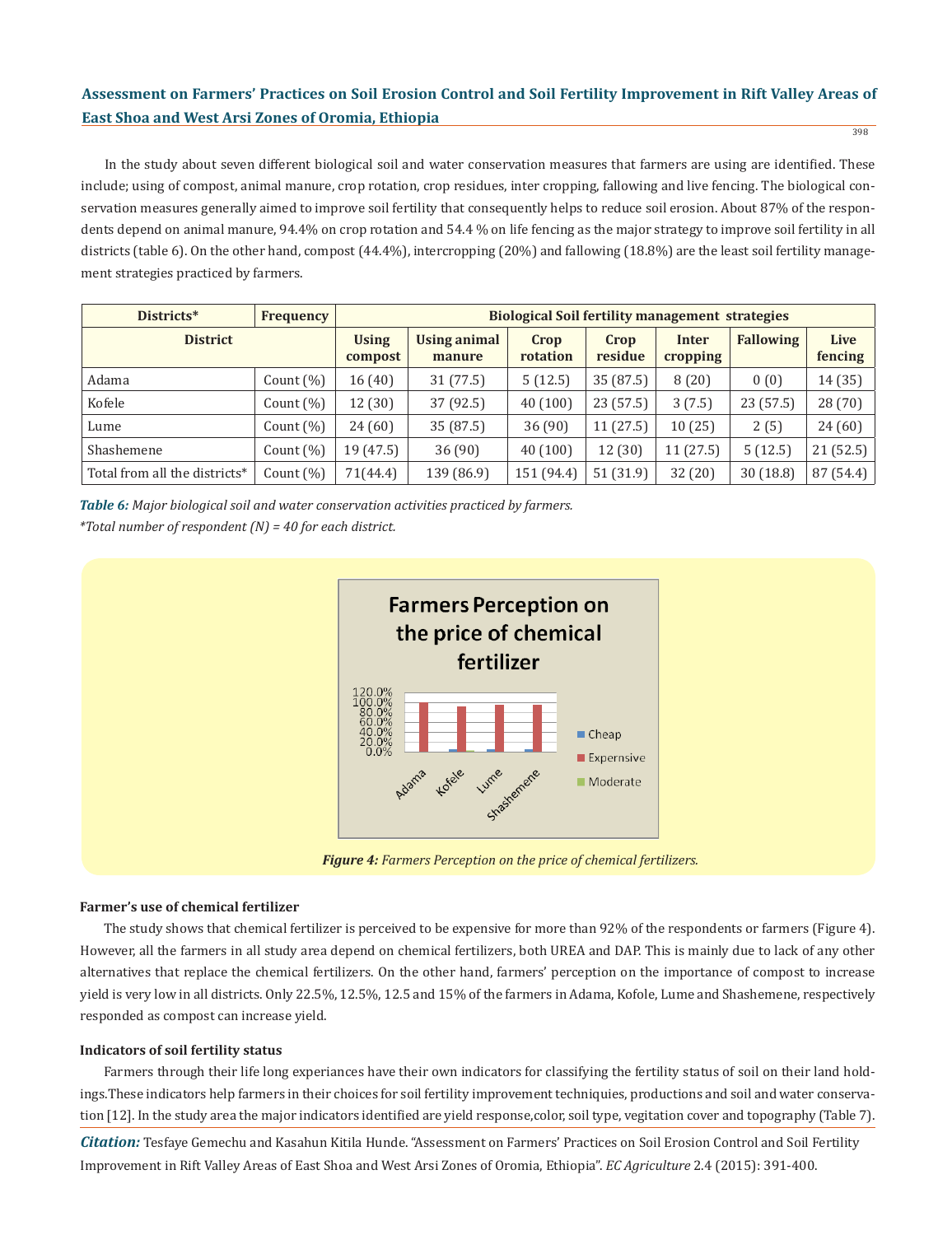Accordingly , yiled response 97.5% was found as the main indicator followed by soil color 49.4%, topography 41.9%, vegitation cover 36.3 and finally soil type 24.4% respectively. The study accross districts also shows yiled response as main indicator in all district and as the use of these indicators is relatively low at Adama and high at shashemenne.

| Districts* | <b>Frequency</b> | <b>Farmers soil fertility status indicators</b> |           |                       |                         |            |  |  |  |
|------------|------------------|-------------------------------------------------|-----------|-----------------------|-------------------------|------------|--|--|--|
|            |                  | color                                           | Soil type | <b>Yield response</b> | <b>Vegetation cover</b> | topography |  |  |  |
| Adama      | Count $(\% )$    | 11(27.5)                                        | 3(7.5)    | 39 (97.5)             | 6(15)                   | 15 (37.5)  |  |  |  |
| Kofele     | Count $(\% )$    | 26(65)                                          | 8(20)     | 39 (97.5)             | 20(50)                  | 15 (37.5)  |  |  |  |
| Lume       | Count $(\% )$    | 15 (37.5)                                       | 10(25)    | 39 (97.5)             | 12 (30)                 | 18 (45)    |  |  |  |
| Shashemene | Count $(\% )$    | 27(67.5)                                        | 18 (45)   | 39 (97.5)             | 10(50)                  | 19 (47.5)  |  |  |  |
| Total      | Count $(\%)$     | 79 (49.4)                                       | 39 (24.4) | 156 (97.5)            | 58 (36.3)               | 67 (41.9)  |  |  |  |

*Table 7: Farmers soil fertility indicators (Total number of respondents (N) = 40 for each district).*

## **Conclusions**

Increased in population size in all study districts is the main driver for the increseased agricultural land throgh conversion of grazing land and other marginal land that consequently accelerated human induced soil erosion. Deforestations (as aresult of population presure) followed by Erratic heavy rain fall and steep landscape are the major causes of soil erosion problems in all study areas. Soil bunding, cutoff drains and micro basins are the physical soil and water conservation measures used by the farmers.However, the number of farmers practicing physical soil and water conservation measuere are very low in relative to soil erosion problems in the study areas. This is mainly due to lack of information or training on SWC practices for the farmers. It was identifies that farmers use different inndicators to identify the fertiltiy status of their land holdings which are yield response,color, soil type, vegitation cover and topography. The biological SWC measures aimed to improve soil fertility that consequently helps to reduce soil erosion. It was identified that biological SWC measures are the most commonly used by farmers to improve soil fertility. About 93.8% of the respondents used crop rotation, 85% animal manure, and 54.4% used life fencing as the major strategy to improve soil fertility in all districts.

Eventhough the price of chemical fertilizer is percieved to be expensive , more than 90% of the respondents depend on it to increase production. This is because farmers' perception on use, importance of organic fertilizer is very low in all study districts [13].

#### **Recommendations**

Based on the findings of the study the following recommendations are given:

- 1. Since one of the biggest problem of farmers related with soil and water conservation is knowledge gap, regularly training and demonstrating different soil and water conservation and soil fertility improvement activities to the farmers are the core issues to be considered for sustainable natural resource management.
- 2. A forestation programs should be implemented in all the districts to reduce erosions resulted from deforestation in the upper catchments.
- 3. participatory soil and water conservation mechanisms involving farmers should be implemented taking into consideration farm ers' decision on type of conservation and site selections to decide where to implement the conservation activity is important to make the SWC activities more fruitful and sustainable.
- 4. There should be strong linkage between research and other organizations (Government & NGOs) to transfer better experiences and technologies in SWC.

#### **Acknowledgement**

First of all I would like to thank God for his help in the successful completion this paper. Next, the authors would like to thank Mr. Tamiru Guddisa, Shimelis Gizachew, Zeleke Asaye and Ebiso Jarra for their cooperation in data collection and Mr Barisso Bati and Mrs.

*Citation:* Tesfaye Gemechu and Kasahun Kitila Hunde. "Assessment on Farmers' Practices on Soil Erosion Control and Soil Fertility Improvement in Rift Valley Areas of East Shoa and West Arsi Zones of Oromia, Ethiopia". *EC Agriculture* 2.4 (2015): 391-400.